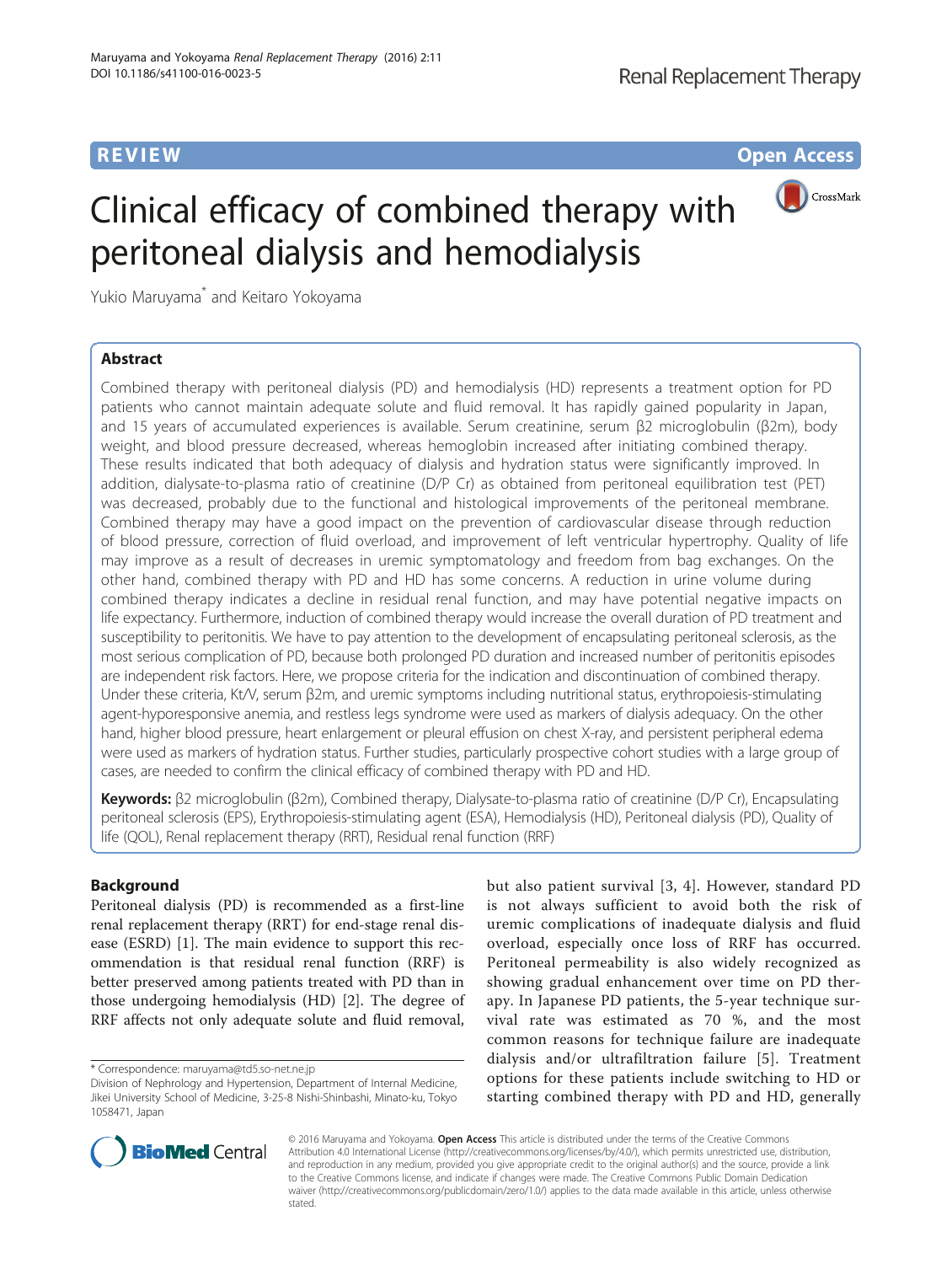in the form of 5–6 days of PD and one HD session per week.

Combined therapy with PD and HD was introduced in Japan in the 1990s, and the first report was written by Watanabe and Kimura [abstract: Watanabe S and Kimura Y et al. Nihon Touseki Igakukai Zasshi. 1993;26 (suppl 1):911]. Kawanishi et al. [[6](#page-5-0)] published the first report in English in 1999, describing 12 patients treated with combined therapy. A  $PD$  + HD combination therapy study group was set up in 1996, had met annually and discussed details of the application, mode, and indication of this combination therapy, and issued the first clinical recommendation in 2004 [[7\]](#page-5-0). Since then, combined therapy has rapidly gained popularity in Japan, and as of 2012, approximately 1800 patients (20 % of all PD patients) were estimated to be receiving this therapy [\[8](#page-5-0)].

Although several reports have shown the effectiveness and impact of combined therapy with PD and HD, most have been limited by sample size or by being single-center studies [\[6](#page-5-0), [9](#page-5-0)–[20](#page--1-0)] (Table 1). In these reports, the terminology have not been standardized (i.e., combined therapy, combination therapy, hybrid therapy, complementary dialysis, and bimodal dialysis). We recently reported clinical outcomes for more than 100 patients treated with combination therapy across nine centers in Japan [\[21](#page--1-0)]. According to that study, the PD duration prior to switching to combined therapy was approximately 2–4 years and the reason for switching was inadequate dialysis in 25–83 % and fluid overload in 16–42 % (Table 1).

This review summarizes the experience with combined therapy using previous reports, and considers the clinical

efficacy of this therapy. We also propose criteria for both initiation and discontinuation of combined therapy.

### Criteria for initiation of combined therapy

For the better management of PD, adequate solute and fluid removal are essential and targets have been defined in several guidelines, including the Kidney Disease Outcomes Quality Initiative (KDOQI) guideline [\[22\]](#page--1-0), the International Society for Peritoneal Dialysis (ISPD) guideline [\[23](#page--1-0)], and the Japanese Society for Dialysis Therapy (JSDT) guideline [[24](#page--1-0)]. Weekly Kt/V is widely used to assess solute removal, and is determined using the combined renal and peritoneal clearance of urea. The guidelines recommend maintaining weekly Kt/V >1.7. In addition, persistent anorexia, deterioration of nutritional status, erythropoiesis-stimulating agent (ESA)-hyporesponsive anemia, and restless legs syndrome could reflect inadequate dialysis even if the target for solute clearance is achieved. Maintenance of euvolemia is also important for the better management of PD patients. Reduction in both ultrafiltration (UF) volume and urinary volume induce volume overload. The presence of peripheral edema, higher or drug-resistant blood pressure, and heart enlargement or pleural effusion on chest X-rays could be signs of fluid overload. Although definitive criteria for the initiation of combined therapy have yet to be established, patients who cannot maintain adequate solute removal and fluid removal are candidates for this therapy.

Table [2](#page-2-0) summarizes the clinical and biochemical parameters at the start of combined therapy with PD and HD. Creatinine levels were elevated (12.0–13.5 mg/dL) and urine volume was decreased (150–250 mL/day), whereas weekly Kt/V was maintained at a target level

Table 1 List of previous reports regarding combined therapy with PD and HD

| Author, year         | Study design                | $\sqrt{n}$ | Duration of PD at start of | Reason for combined therapy |                    |          |  |  |
|----------------------|-----------------------------|------------|----------------------------|-----------------------------|--------------------|----------|--|--|
|                      |                             |            | combined therapy (years)   | Inadequate dialysis (%)     | Fluid overload (%) | Both (%) |  |  |
| Kawanishi, 1999 [6]  | Single center retrospective | 12         | $4.1 \pm 3.6$              | 25                          | 59                 |          |  |  |
| Hashimoto, 2000 [9]  | Single center retrospective | 6          | $2.1 \pm 0.9$              |                             |                    |          |  |  |
| Kawanishi, 2002 [10] | Single center retrospective | 31         |                            | 39                          | 16                 |          |  |  |
| Kanno, 2003 [11]     | Single center retrospective | 7          | $4.3 \pm 1.1$              |                             |                    |          |  |  |
| Agarwal, 2003 [12]   | Multicenter retrospective   | 31         | $4.3 \pm 4.1$              | 34                          | 16                 |          |  |  |
| McIntyre, 2004 [13]  | Prospective                 | 8          | $\mathbf{0}$               |                             |                    |          |  |  |
| Kawanishi, 2006 [14] | Multicenter retrospective   | 52         | $3.6 \pm 3.0$              | 42                          | 35                 | 15       |  |  |
| Hoshi, 2006 [15]     | Single center retrospective | 9          | $3.6 \pm 0.2$              |                             |                    |          |  |  |
| Kawanishi, 2007 [16] | Single center retrospective | 23         | $2.3 \pm 1.7$              | 52                          | 48                 |          |  |  |
| Moriishi, 2010 [17]  | Single center retrospective | 76         |                            |                             |                    |          |  |  |
| Matsuo, 2010 [18]    | Single center retrospective | 53         | $4.1 \pm 3.2$              | 83                          | 42                 | 25       |  |  |
| Tanaka, 2011 [19]    | Single center retrospective | 14         | 3.8 (mean)                 |                             | 100                |          |  |  |
| Suzuki, 2012 [20]    | Single center retrospective | 26         |                            |                             |                    |          |  |  |
| Maruyama, 2014 [21]  | Multicenter retrospective   | 104        | $4.0 \pm 3.5$              |                             |                    |          |  |  |

PD peritoneal dialysis, HD hemodialysis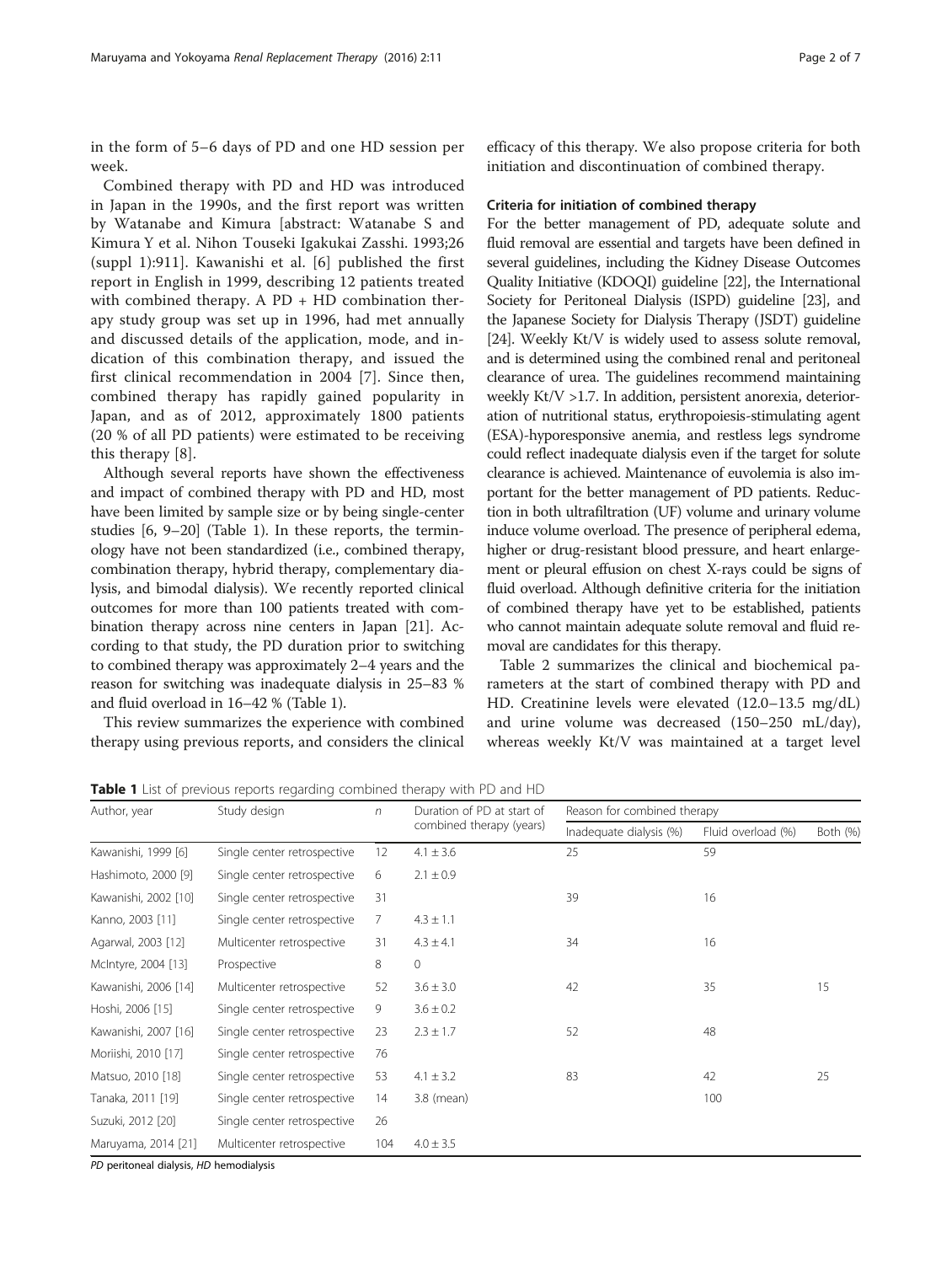<span id="page-2-0"></span>Table 2 Clinical and biochemical parameters at the start of combined therapy with PD and HD

| Author, year         |              |             | SBP [mmHq] DBP [mmHq] Urine volume [mL/day] UF volume [mL/day] BUN [mq/dL] Cr [mq/dL] β2m [mq/L] D/P Cr |                      |                 |                |                 |               |                 | Weekly Kt/V Weekly Ccr [L/week/1.73 m <sup>2</sup> ] |
|----------------------|--------------|-------------|---------------------------------------------------------------------------------------------------------|----------------------|-----------------|----------------|-----------------|---------------|-----------------|------------------------------------------------------|
| Hashimoto, 2000 [9]  |              |             |                                                                                                         |                      |                 |                |                 |               | $1.98 \pm 0.28$ | $58.6 \pm 10.5$                                      |
| Agarwal, 2003 [12]   |              |             |                                                                                                         |                      |                 |                |                 |               | $1.96 \pm 0.51$ |                                                      |
| Kawanishi, 2006 [14] | $152 \pm 25$ |             | $151 \pm 25$                                                                                            | $794 + 447$          | $63.0 \pm 18.2$ | $13.1 \pm 3.3$ | $35.8 + 14.3$   |               | $1.86 \pm 0.52$ |                                                      |
| Hoshi, 2006 [15]     | $141 \pm 5$  | $72 \pm 4$  |                                                                                                         |                      | $76.4 \pm 7.8$  | $13.5 \pm 0.8$ |                 |               |                 |                                                      |
| Kawanishi, 2007 [16] |              |             |                                                                                                         |                      |                 |                | $33.3 \pm 11.3$ |               | $1.55 + 0.4$    | $42.0 \pm 7.7$                                       |
| Matsuo, 2010 [18]    | $145 \pm 22$ | $84 \pm 17$ | $253 + 405$                                                                                             | $907 \pm 579$        | $61 \pm 16$     | $13.5 + 3.6$   | $35.9 + 7.5$    | $0.65 + 0.11$ |                 | $50.2 \pm 5.3$                                       |
| Tanaka, 2011 [19]    | $156 \pm 17$ |             | $200(0-900)$                                                                                            |                      |                 | $12.2 \pm 2.8$ |                 |               | $2.2 \pm 0.4$   |                                                      |
| Maruyama, 2014 [21]  | $144 \pm 22$ | $80 \pm 14$ | 150 (0-2000)                                                                                            | $1000 (-500 - 2350)$ | $59.2 \pm 14.6$ | $12.9 \pm 3.4$ | $34.4 \pm 7.2$  | $0.67 + 0.11$ | $1.8 + 0.4$     | $49.9 \pm 13.1$                                      |

PD peritoneal dialysis, HD hemodialysis, SBP systolic blood pressure, DBP diastolic blood pressure, UF ultrafiltration, BUN blood urea nitrogen, Cr creatinine, β2m β2 microglobulin, D/P Cr dialysate-to-plasma ratio of creatinine, Ccr creatinine clearance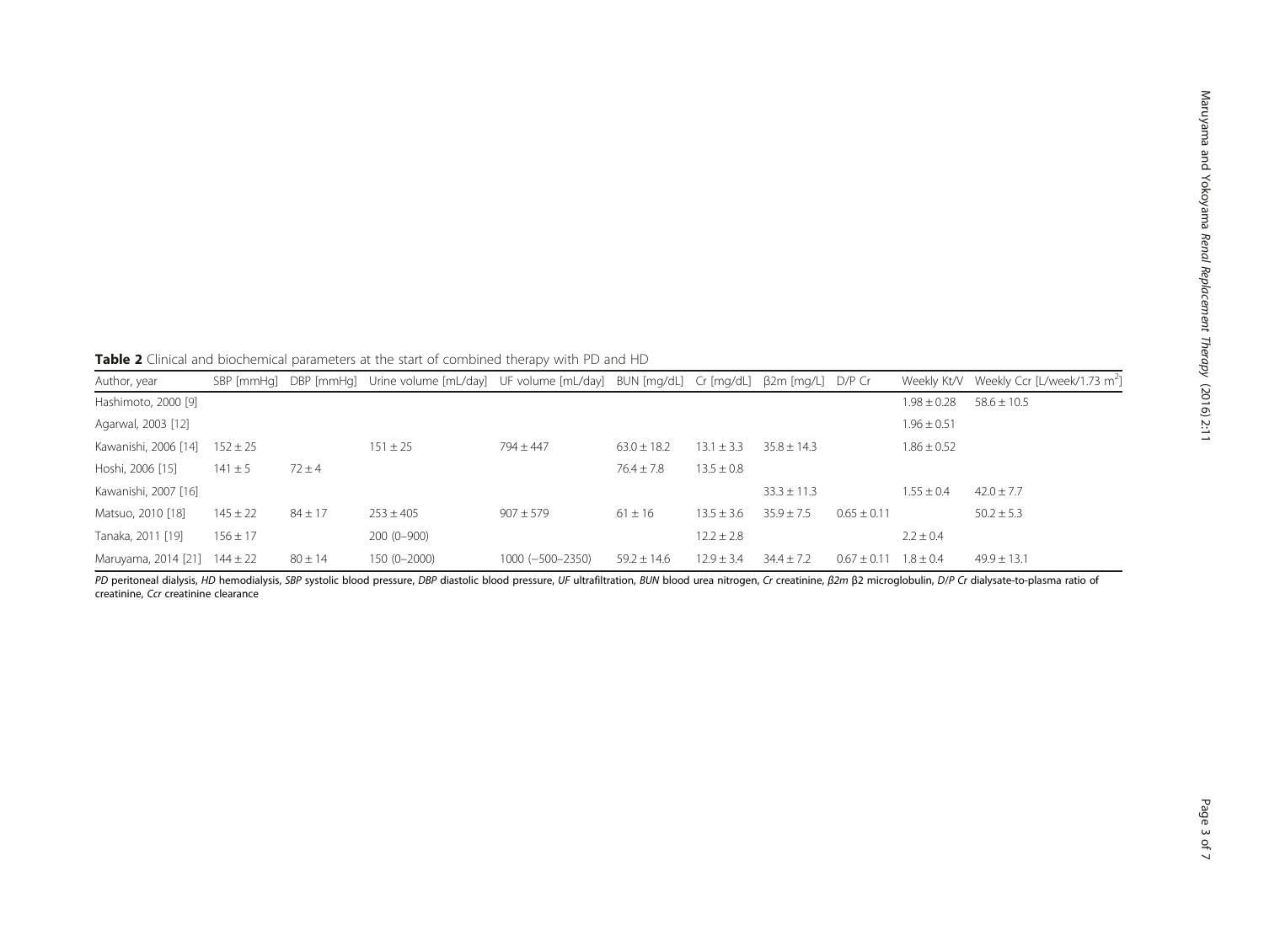(1.7–2.0) at the start of combined therapy. These results suggest that small solute removal was maintained in many cases, and fluid overload was a considerable reason for the initiation of combined therapy. Indeed, systolic blood pressure was elevated (140–156 mmHg) despite the high UF volume (800–1000 mL/day).

Although the removal of urea nitrogen or creatinine was relatively maintained, β2 microglobulin (β2m) levels were elevated (33–36 mg/L). The level of serum β2m, as a middle-molecule uremic toxin, is known to influence the mortality of HD patients, and is now recognized as a potential guide to the adequacy of dialysis in this population [[25\]](#page--1-0). Since a higher β2m level represented an independent risk factor for encapsulating peritoneal sclerosis (EPS), the most serious complication of PD [[26\]](#page--1-0), β2m level is expected to be a prognostic factor for both PD alone and for combined therapy.

Two reports showed dialysate-to-plasma ratio of creatinine (D/P Cr), obtained from a peritoneal equilibration test (PET), at the start of combined therapy [[18](#page-5-0), [21](#page--1-0)]. Increased D/P Cr reflects deterioration in peritoneal function, and increases gradually with duration of PD and cumulative glucose exposure [[27](#page--1-0)]. In addition, D/P Cr is one of the important risk factors for EPS [[28\]](#page--1-0). Since D/P Cr was not elevated, peritoneal deterioration was not clinically evident at the start of combined therapy.

PD patients who cannot maintain adequate solute removal and fluid removal are candidates for combined therapy as described before, and we proposed for criteria for the initiation of combined therapy with PD and HD (Table 3). In these criteria, patients with limited peritoneal

Table 3 Proposed indications for combined therapy with PD and HD

| 1. Insufficient solute removal (inadequate dialysis)                         |
|------------------------------------------------------------------------------|
| Total Kt/V <1.7                                                              |
| β2 microglobulin >30 mg/L                                                    |
| Other uremic symptoms                                                        |
| Deterioration of nutritional status, decreased SGA, persistent<br>anorexia   |
| ESA-hyporesponsive anemia                                                    |
| Restless legs syndrome                                                       |
| 2. Insufficient fluid removal (fluid overload)                               |
| Higher or drug-resistant blood pressure                                      |
| Heart enlargement or pleural effusion on chest X-rays                        |
| Persistent peripheral edema, anasarca                                        |
| 3. Other indications                                                         |
| Limited peritoneal capacity                                                  |
| Cardiovascular instability in HD                                             |
| PD peritoneal dialysis. HD hemodialysis. BMI body mass index. SGA subjective |

PD peritoneal dialysis, HD hemodialysis, BMI body mass index, SGA subjective global assessment, ESA erythropoiesis-stimulating agent

capacity and presenting with cardiovascular instability in HD were also candidates for combined therapy even if both solute and fluid removal were maintained [[29](#page--1-0)].

# Changes in clinical and biochemical parameters after initiating combined therapy

Table [4](#page-4-0) summarizes changes in clinical and biochemical parameters after the initiation of combined therapy. According to these comparative analyses, body weight and blood pressure decreased and hemoglobin increased, and serum creatinine levels decreased despite the decreased urine volume [\[14](#page-5-0), [15, 18, 19,](#page-5-0) [21](#page--1-0)]. These results indicated that both the adequacy of dialysis and hydration status were significantly improved. Several studies have demonstrated that hemoglobin levels increased with a reduction in ESA dose, indicated that the elevation in hemoglobin level was due to corrections of both fluid overload and ESA hyporesponsiveness one of the uremic symptoms [\[15, 18, 19\]](#page-5-0).

Changes in serum β2m varied between reports [[16](#page-5-0), [18](#page-5-0), [21](#page--1-0)]. Dialysis clearance of β2m with HD using a high-flux membrane is well known to be much higher than with PD [[30](#page--1-0), [31](#page--1-0)]. Unlike in PD, serum β2m in patients receiving HD changes dramatically over a week, and we usually measure the highest value at the start of an HD session. Since β2m represents a useful risk factor in PD patients, as previously mentioned, the decline under combined therapy is thought to be a beneficial effect [[26](#page--1-0)].

In most studies, D/P Cr decreased after switching to combined therapy [[16, 18](#page-5-0), [21\]](#page--1-0). Several possible explanations for this have been suggested. Firstly, combined therapy could limit further deterioration of the peritoneal membrane by decreasing exposure to glucose and elimination of uremic toxins. In addition to cumulative glucose exposure [\[32\]](#page--1-0), uremia per se [[33\]](#page--1-0) is also associated with structural alternations in the peritoneal membrane. Secondly, peritoneal rest could have a positive impact on peritoneal function. In general, PD was not carried out on the day of a HD session, and almost half of the patients did not undergo PD on another day, defined as a "PD holiday". Several in vivo [\[34](#page--1-0)] and in vitro [[35\]](#page--1-0) studies have shown that peritoneal rest reduces the alteration of the mesothelial cells and improves peritoneal function. Thirdly, histological improvement of peritoneal edema secondary to improvement of fluid status might lead to reduction in D/P Cr [\[36](#page--1-0)].

# Assessment of efficiency of combined therapy

Although small solute removal was obviously improved after switching from PD alone to combined therapy, no standard method has been devised to calculate solute clearances in combined therapy. Kawanishi et al. [\[14, 16,](#page-5-0) [29](#page--1-0)] used equivalent renal clearance (EKR) of urea as proposed by Casino et al. [\[37\]](#page--1-0), and both total Kt/V and total weekly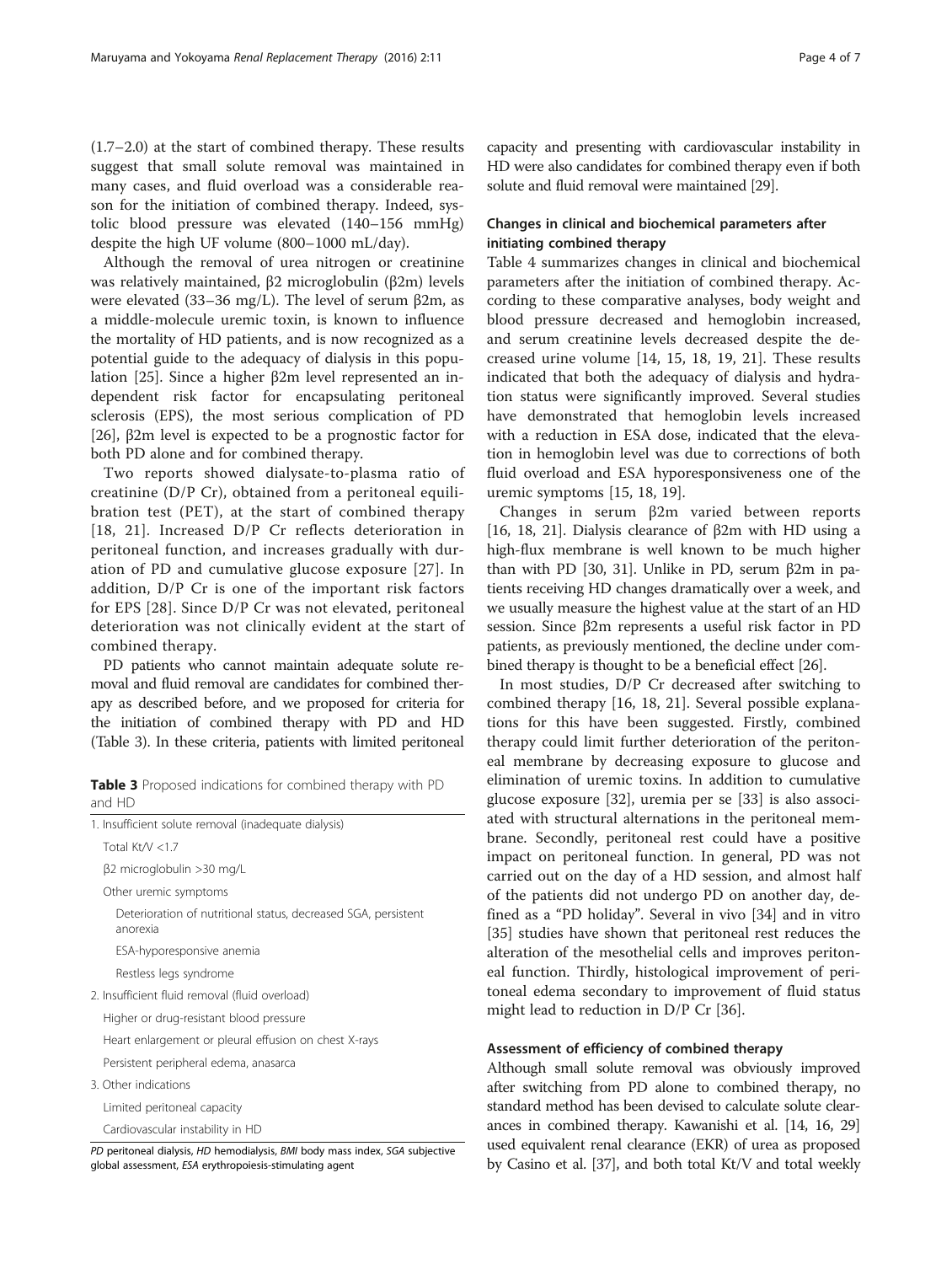<span id="page-4-0"></span>Table 4 Changes in clinical and biochemical parameters

|  |  | . ugu u |  |
|--|--|---------|--|
|  |  |         |  |
|  |  |         |  |

| Author, year         | Follow-up | BW        | <b>BP</b> | Urine volume | Cr        | $\beta$ 2m | Hb        | D/P Cr                 |
|----------------------|-----------|-----------|-----------|--------------|-----------|------------|-----------|------------------------|
| Kanno, 2003 [11]     | 3 months  |           |           |              | Decreased |            |           |                        |
| Kawanishi, 2006 [14] | 24 months | Decreased | Decreased | Decreased    | Decreased | Unchanged  |           |                        |
| Hoshi, 2006 [15]     | 36 months |           | Decreased |              | Unchanged |            | Increased |                        |
| Kawanishi, 2007 [16] | 6 months  |           |           |              |           | Decreased  |           | Unchanged or decreased |
| Matsuo, 2010 [18]    | 12 months | Decreased | Decreased | Decreased    | Decreased | Decreased  | Increased | Decreased              |
| Tanaka, 2011 [19]    | 9 months  | Decreased | Decreased | Unchanged    | Decreased |            | Increased |                        |
| Maruyama, 2014 [21]  | 3 months  | Decreased | Unchanged | Decreased    | Decreased | Unchanged  | Increased | Decreased              |

BW body weight, BP blood pressure, Cr creatinine, β2m β2 microglobulin, Hb hemoglobin, D/P Cr dialysate-to-plasma ratio of creatinine

creatinine clearance (Ccr) were increased in patients after starting combined therapy. The JSDT guideline [\[24](#page--1-0)] recommends that the adequacy of dialysis should be determined using the concept of body fluid clear space in combined therapy [[24](#page--1-0), [31](#page--1-0)].

## Combined therapy and cardiovascular disease

Cardiovascular disease is one of the most serious complications in dialysis patients, and is responsible for 33.5 % of deaths among Japanese dialysis patients [\[8](#page-5-0)]. Since both inadequate dialysis and fluid overload are risk factors, initiating combined therapy may have a positive impact. Although no reports have clarified the effect of combined therapy on the incidence of cardiovascular disease, changes in surrogate markers have been reported. Tanaka et al. [\[19\]](#page-5-0) found that left ventricular mass index (LVMI) on echocardiography, a well-known risk factor for atherosclerosis, was significantly reduced at 9 months after switching therapy. They also reported that systolic blood pressure was significantly decreased despite prescription of the same dose of antihypertensive medication. Hypertension is a risk factor for mortality, and control of blood pressure by antihypertensive medication reduced cardiovascular morbidity and mortality rates in HD [\[38\]](#page--1-0). Several other reports have indicated the corrective action on blood pressure, with a reduction in number of antihypertensive drugs [[15, 18](#page-5-0)]. Interestingly, Matsuo et al. [\[39](#page--1-0)] recently reported that the cumulative hazard ratio for death was not lower for combined therapy than for HD or PD alone. These results suggest that switching from PD alone to combined therapy may have a good clinical impact on the prevention of cardiovascular disease.

# Combined therapy and quality of life

Along with reducing mortality and morbidity, maintaining high quality of life (QOL) is also important for the management of dialysis patients. A meta-analysis by Wyld et al. [[40\]](#page--1-0) reported that PD resulted in a clinically higher QOL than HD, however, but the difference was not statistically significant. Hashimoto et al. [[9\]](#page-5-0) found that QOL was improved among six patients switching

from PD alone to combined therapy. They concluded that the improvements in QOL may have resulted from decreases in uremic symptomatology and freedom from bag exchanges.

# Criteria for discontinuation of combined therapy and prevention of EPS

Combined therapy with PD and HD has some concerns. Urine volume decreases during combined therapy. Since many reports have shown an association between lower RRF and higher mortality among PD patients [[3, 4](#page-5-0)], a decline in RRF by combined therapy might require attention. Further study will be needed to clarify the association between renal volume and outcome among patients receiving combined therapy. Furthermore, induction of combined therapy would increase the overall duration of PD treatment and susceptibility to peritonitis. Both prolonged PD duration and increased number of peritonitis episodes are well known as independent risk factors for EPS [[28\]](#page--1-0), and Yamamoto et al. [[41\]](#page--1-0) reported that the cut-off points for these parameters are 115.2 months and two times, respectively.

In addition to the absence of criteria for initiation, criteria for discontinuation of combined therapy have also not yet been established. For those patients receiving combined therapy who cannot maintain adequate solute removal and fluid removal, we have to consider discontinuation of combined therapy and switching to other mode of RRT, especially HD thrice weekly. We also proposed criteria for discontinuation of combined therapy PD and HD (Table [5](#page-5-0)), determined based on the criteria for conventional PD and consideration of the prevention of EPS development as well as impaired solute and fluid removal was an important issue [\[24](#page--1-0)]. It is to be noted that conventional solution was used in the most of previous studies. It is well known that neutral-pH, low-glucose degradation products solutions potentially influence the integrity of the peritoneal membrane [[42](#page--1-0)]. Indeed, Yohanna et al. found that the use of these new solutions resulted in better preservation of RRF and greater urine volumes in systematic review [[43\]](#page--1-0). In the future, the reconsideration of criteria for discontinuation will be needed.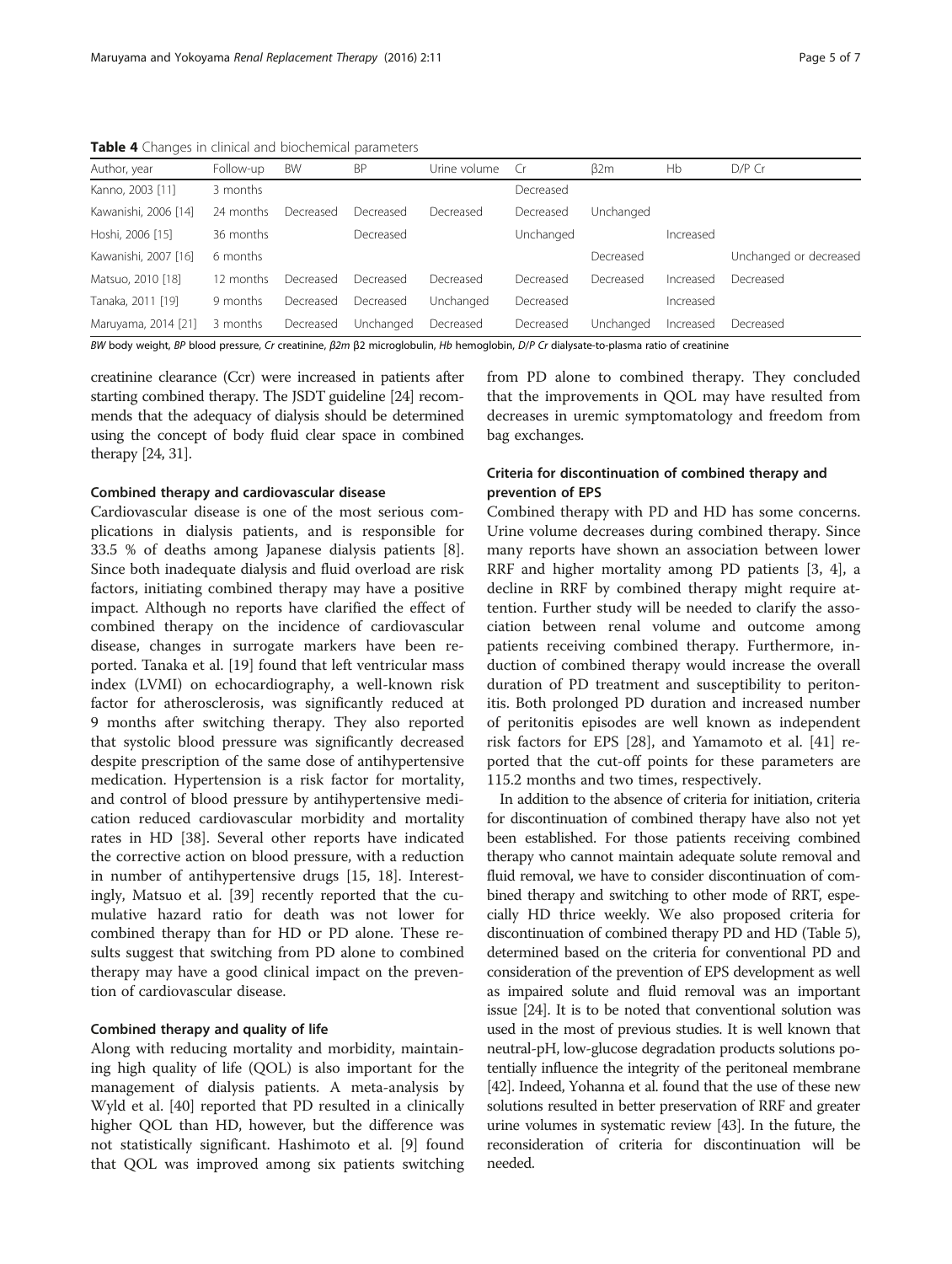<span id="page-5-0"></span>Table 5 Proposal for discontinuation of combined therapy with PD and HD

|  |  |  |  | 1. Insufficient solute removal (inadequate dialysis) |  |
|--|--|--|--|------------------------------------------------------|--|
|--|--|--|--|------------------------------------------------------|--|

β2 microglobulin >35 mg/L

Other uremic symptoms

Deterioration of nutritional status, decreased SGA, persistent anorexia

ESA-hyporesponsive anemia

Restless legs syndrome

2. Insufficient fluid removal (fluid overload)

Higher or drug-resistant blood pressure

Heart enlargement or pleural effusion on chest X-rays

Persistent peripheral edema, anasarca

3. Consideration of the risk of development of EPS

Prolonged PD duration

Frequent PD-associated peritonitis

Higher D/P Cr

PD peritoneal dialysis, HD hemodialysis, SGA subjective global assessment, ESA erythropoiesis-stimulating agent, EPS encapsulating peritoneal sclerosis, D/P Cr dialysate-to-plasma ratio of creatinine

# Experience of combined therapy in Western countries

Most reports of combined therapy were from Japan, and limited experiences have been reported from the USA [12] and UK [13]. Agarwal et al. [12] observed an improvement in the clinical symptoms for which combined therapy was initiated in 31 patients. McIntyre et al. [13] conducted a prospective study of combined therapy, referred to as bimodal dialysis, in eight incident patients reaching ESRD, and found that RRF was controlled and both blood pressure and LVMI were reduced.

# Conclusions

According to the previous reports, both inadequate dialysis and fluid overload were significantly improved by switching from PD alone to combined therapy with PD and HD. In addition, combined therapy has potential effects on improved QOL and correction of peritoneal deterioration. However, the clinical outcomes including mortality, morbidity, and the incidence of EPS remain unknown. Furthermore, criteria for both initiation and discontinuation of combined therapy have not been established. To solve these clinical questions, we are now undertaking a prospective cohort study.

#### Abbreviations

Ccr: creatinine clearance; D/P Cr: dialysate-to-plasma ratio of creatinine; EKR: equivalent renal clearance; EPS: encapsulating peritoneal sclerosis; ESA: erythropoiesis-stimulating agent; ESRD: end-stage renal disease; HD: hemodialysis; ISPD: International Society for Peritoneal Dialysis; JSDT: Japanese Society for Dialysis Therapy; KDOQI: Kidney Disease Outcomes Quality Initiative; LVMI: left ventricular mass index; PD: peritoneal dialysis; PET: peritoneal equilibration test; QOL: quality of life; RRF: residual renal function; RRT: renal replacement therapy; UF: ultrafiltration; β2m: β2 microglobulin.

#### Competing interests

The authors declare that they have no competing interests.

#### Authors' contributions

Y.M. drafted the manuscript. K.Y. helped to draft the manuscript. All authors read and approved the final manuscript.

Received: 15 November 2015 Accepted: 20 January 2016 Published online: 21 March 2016

#### References

- 1. Chaudhary K, Sangha H, Khanna R. Peritoneal dialysis first: rationale. Clin J Am Soc Nephrol. 2011;6(2):447–56.
- Jansen MA, Hart AA, Korevaar JC, Dekker FW, Boeschoten EW, Krediet RT, et al. Predictors of the rate of decline of residual renal function in incident dialysis patients. Kidney Int. 2002;62(3):1046–53. doi[:10.1046/j.1523-1755.](http://dx.doi.org/10.1046/j.1523-1755.2002.00505.x) [2002.00505.x.](http://dx.doi.org/10.1046/j.1523-1755.2002.00505.x)
- 3. Bargman JM, Thorpe KE, Churchill DN. Relative contribution of residual renal function and peritoneal clearance to adequacy of dialysis: a reanalysis of the CANUSA study. J Am Soc Nephrol. 2001;12(10):2158–62.
- 4. Paniagua R, Amato D, Vonesh E, Correa-Rotter R, Ramos A, Moran J, et al. Effects of increased peritoneal clearances on mortality rates in peritoneal dialysis: ADEMEX, a prospective, randomized, controlled trial. J Am Soc Nephrol. 2002;13(5):1307–20.
- 5. Nakamoto H, Kawaguchi Y, Suzuki H. Is technique survival on peritoneal dialysis better in Japan? Perit Dial Int. 2006;26(2):136–43.
- 6. Kawanishi H, Moriishi M, Katsutani S, Sakikubo E, Tsuchiya S. Hemodialysis together with peritoneal dialysis is one of the simplest ways to maintain adequacy in continuous ambulatory peritoneal dialysis. Adv Perit Dial. 1999;15:127–31.
- 7. Fukui H, Hara S, Hashimoto Y, Horiuchi T, Ikezoe M, Itami N, et al. Review of combination of peritoneal dialysis and hemodialysis as a modality of treatment for end-stage renal disease. Ther Apher Dial. 2004;8(1):56–61.
- 8. Nakai S, Hanafusa N, Masakane I, Taniguchi M, Hamano T, Shoji T, et al. An overview of regular dialysis treatment in Japan (as of 31 December 2012). Ther Apher Dial. 2014;18(6):535–602. doi:[10.1111/1744-9987.12281](http://dx.doi.org/10.1111/1744-9987.12281).
- 9. Hashimoto Y, Matsubara T. Combined peritoneal dialysis and hemodialysis therapy improves quality of life in end-stage renal disease patients. Adv Perit Dial. 2000;16:108–12.
- 10. Kawanishi H, Moriishi M, Tsuchiya S. Five years' experience of combination therapy: peritoneal dialysis with hemodialysis. Adv Perit Dial. 2002;18:62–7.
- 11. Kanno Y, Suzuki H, Nakamoto H, Okada H, Sugahara S. Once-weekly hemodialysis helps continuous ambulatory peritoneal dialysis patients who have insufficient solute removal. Adv Perit Dial. 2003;19:143–7.
- 12. Agarwal M, Clinard P, Burkart JM. Combined peritoneal dialysis and hemodialysis: our experience compared to others. Perit Dial Int. 2003;23(2):157–61.
- 13. McIntyre CW. Bimodal dialysis: an integrated approach to renal replacement therapy. Perit Dial Int. 2004;24(6):547–53.
- 14. Kawanishi H, Hashimoto Y, Nakamoto H, Nakayama M, Tranaeus A. Combination therapy with peritoneal dialysis and hemodialysis. Perit Dial Int. 2006;26(2):150–4.
- 15. Hoshi H, Nakamoto H, Kanno Y, Takane H, Ikeda N, Sugahara S, et al. Longterm follow-up of patients treated with a combination of continuous ambulatory peritoneal dialysis and hemodialysis. Adv Perit Dial. 2006;22:136–40.
- 16. Kawanishi H, Moriishi M, Tsuchiya S. Evaluation of dialysis dose during combination therapy with peritoneal dialysis and hemodialysis. Adv Perit Dial. 2007;23:135–9.
- 17. Moriishi M, Kawanishi H, Tsuchiya S. Impact of combination therapy with peritoneal dialysis and hemodialysis on peritoneal function. Adv Perit Dial. 2010;26:67–70.
- 18. Matsuo N, Yokoyama K, Maruyama Y, Ueda Y, Yoshida H, Tanno Y, et al. Clinical impact of a combined therapy of peritoneal dialysis and hemodialysis. Clin Nephrol. 2010;74(3):209–16.
- 19. Tanaka M, Mise N, Nakajima H, Uchida L, Ishimoto Y, Kotera N, et al. Effects of combination therapy with peritoneal dialysis and hemodialysis on left ventricular hypertrophy. Perit Dial Int. 2011;31(5):598–600. doi[:10.3747/pdi.](http://dx.doi.org/10.3747/pdi.2010.00273) [2010.00273.](http://dx.doi.org/10.3747/pdi.2010.00273)